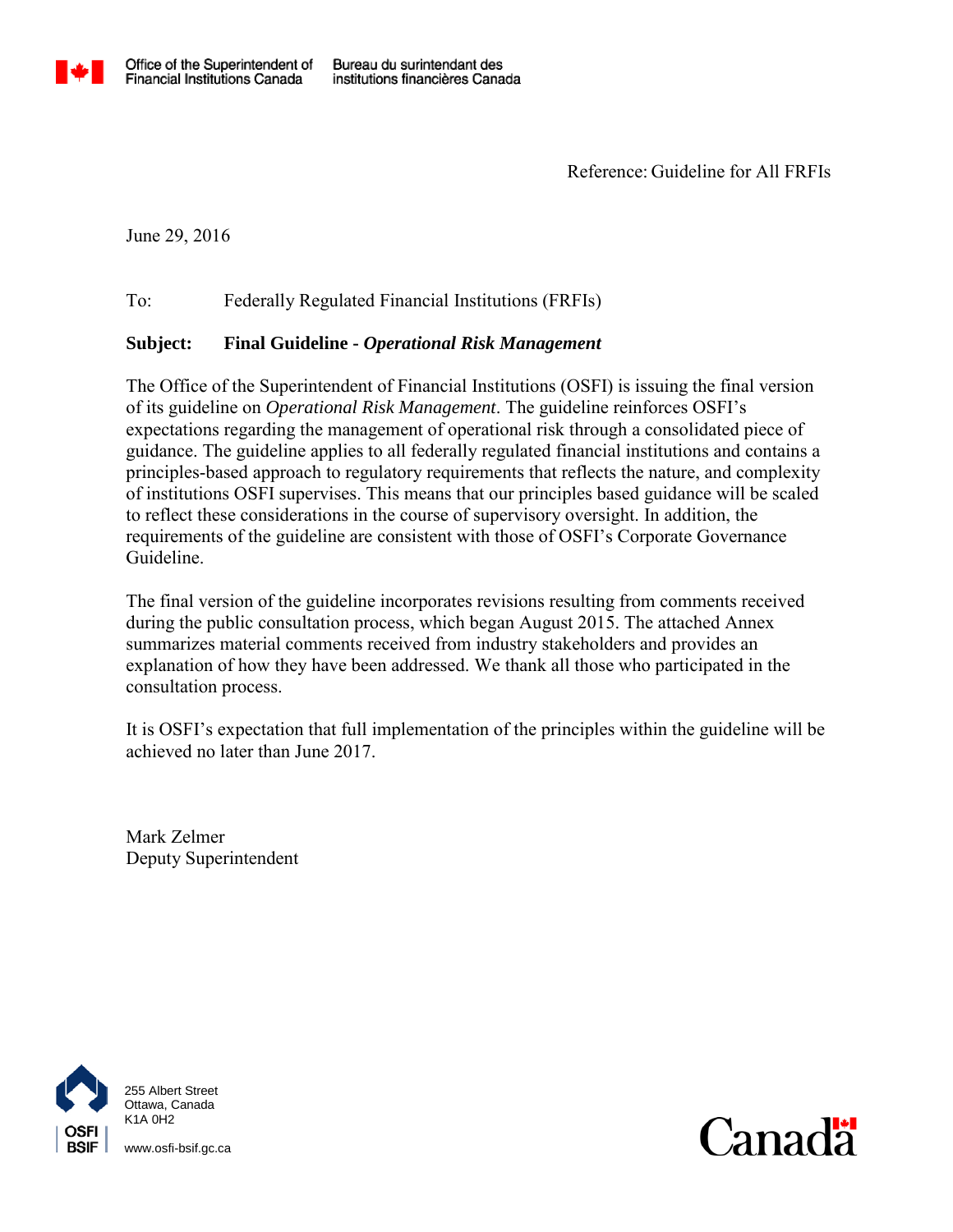## **Annex**

## **Operational Risk Management Guideline – Summary of Consultation Comments and OSFI Responses**

| <b>Industry Comments</b>                                                                                                                                                                                                                                                                                                                                                                                                                                        | <b>OSFI Response</b>                                                                                                                                                                                                                                                                                                                                                                                                                                                                                                                                                                                                                                                                                                                                                                                                                                                                                                                                        |
|-----------------------------------------------------------------------------------------------------------------------------------------------------------------------------------------------------------------------------------------------------------------------------------------------------------------------------------------------------------------------------------------------------------------------------------------------------------------|-------------------------------------------------------------------------------------------------------------------------------------------------------------------------------------------------------------------------------------------------------------------------------------------------------------------------------------------------------------------------------------------------------------------------------------------------------------------------------------------------------------------------------------------------------------------------------------------------------------------------------------------------------------------------------------------------------------------------------------------------------------------------------------------------------------------------------------------------------------------------------------------------------------------------------------------------------------|
| Proportionality / Principles Based Approach / Supervisory<br><b>Expectations</b>                                                                                                                                                                                                                                                                                                                                                                                |                                                                                                                                                                                                                                                                                                                                                                                                                                                                                                                                                                                                                                                                                                                                                                                                                                                                                                                                                             |
| Some commenters requested that the final version of the guideline<br>should be less prescriptive and more principles based.                                                                                                                                                                                                                                                                                                                                     | The Guideline has been revised to more clearly distinguish between<br>principles based expectations and emerging sound practices. Emerging<br>sound practices may be recommended by OSFI Supervisors based on the<br>nature, size, complexity and risk profile of the institution.                                                                                                                                                                                                                                                                                                                                                                                                                                                                                                                                                                                                                                                                          |
| <b>Implementation / Timing</b>                                                                                                                                                                                                                                                                                                                                                                                                                                  |                                                                                                                                                                                                                                                                                                                                                                                                                                                                                                                                                                                                                                                                                                                                                                                                                                                                                                                                                             |
| It was requested that the one year implementation period noted in<br>the public consultation be adjusted to a 3-5 year implementation<br>period.<br>A question was raised regarding how capital requirements will<br>interact with the more general operational risk management<br>expectations outlined in the guideline and whether increased<br>resources for operational risk management should result in reduced<br>required capital for operational risk. | Based on OSFI reviews, federally regulated financial institutions have<br>made significant progress in their operational risk management practices<br>over the past several years. OSFI views the one year implementation as<br>reasonable given the principles based nature of the guideline and the<br>progress that has already been achieved by federally regulated financial<br>institutions.<br>The focus of this guideline is on general operational risk management<br>expectations and not on capital requirements outlined in other<br>guidelines. OSFI recognises that operational risk is an evolving<br>discipline. Over time, as industry and OSFI gain experience with more<br>formal operational risk management programs, OSFI would be willing<br>to discuss what steps could be taken with respect to the link between<br>demonstrated improvements in operational risk management and the<br>capital requirements for operational risk. |
| <b>Enterprise Risk Management Approach</b>                                                                                                                                                                                                                                                                                                                                                                                                                      |                                                                                                                                                                                                                                                                                                                                                                                                                                                                                                                                                                                                                                                                                                                                                                                                                                                                                                                                                             |
| Some commenters enquired as to whether operational risk needs to<br>be differentiated from overall enterprise risk management.                                                                                                                                                                                                                                                                                                                                  | In OSFI's view, operational risk management spans a range of internal<br>processes and there is value is separating operational risk from overall<br>risk management. With specific reference to the Risk Appetite<br>Statement, operational risk can be an accompaniment to the overall Risk<br>Appetite framework.                                                                                                                                                                                                                                                                                                                                                                                                                                                                                                                                                                                                                                        |